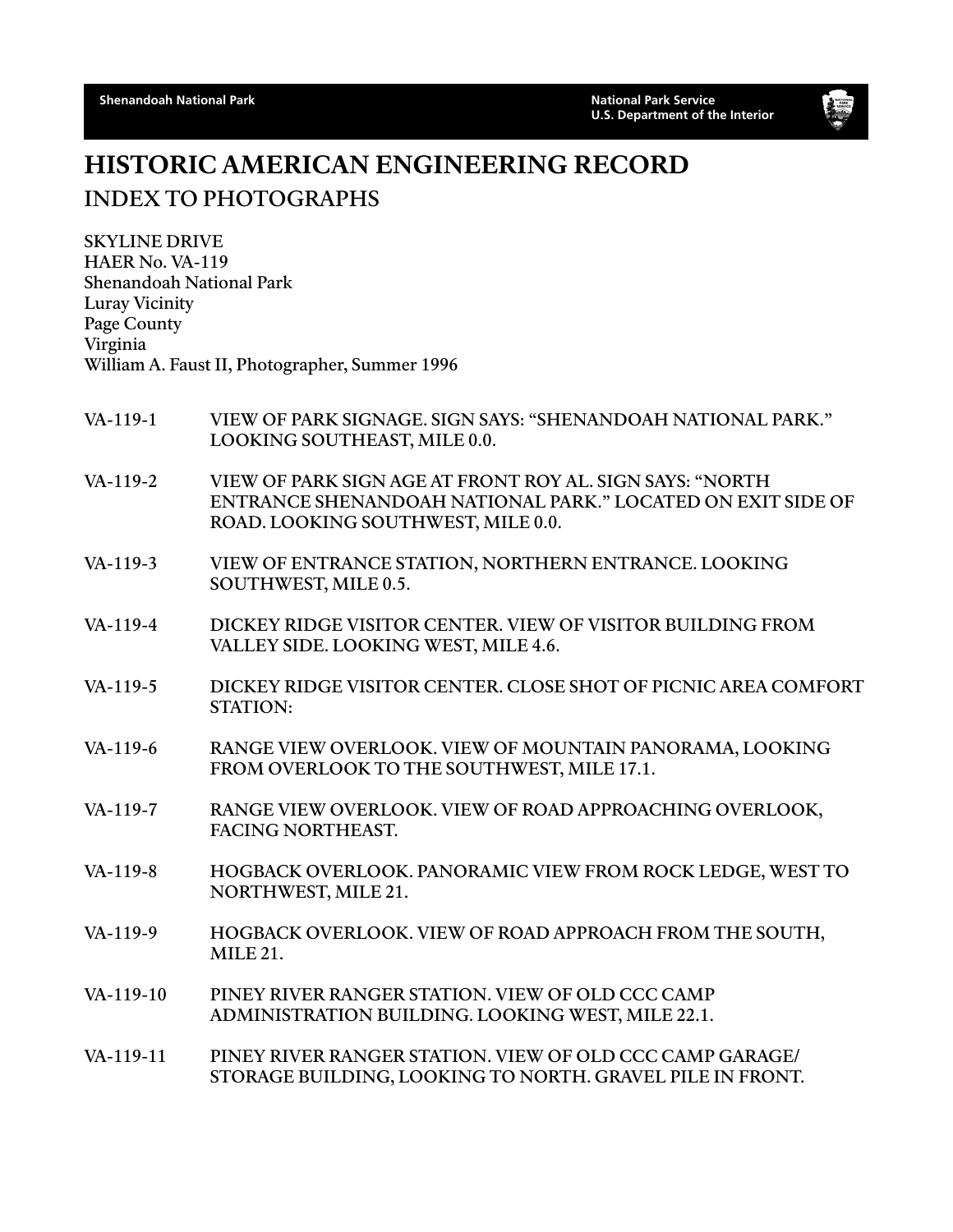- V A-119-12 PINEY RIVER RANGER ST A TION. VIEW OF OLD CCC CAMP GAS STORAGE BUILDING, LOOKING TO SOUTH. PICNIC TABLES IN FRONT.
- V A-119-13 ELKWALLOW WAYSIDE. VIEW OF WAYSIDE COMPLEX (ST A TION AND GIFT SHOP) FROM NORTHWEST LOOKING SOUTHEAST, MILE 24.
- V A-119-14 ELKW ALLOW WAYSIDE. LOOKING SOUTHWEST.
- V A-119-15 ELKWALLOW WAYSIDE. VIEW OF PICNIC AREA SHOWING NARROW DRIVE APPROACH THROUGH CAMPGROUND, MILE 24.2.
- V A-119-16 ZOOM CLOSEUP VIEW OF THORNTON GAP ENTRANCE FROM TOP OF MARYS ROCK ON APPALACHIAN TRAIL (EL. 3,514).
- V A-119-17 PANORAMIC VIEW OF THORNTON GAP ENTRANCE FROM TOP OF MARYS ROCK.
- V A-119-18 MARYS ROCK TUNNEL. VIEW OF NORTH PORTAL, MILE 32.2.
- V A-119-19 MARYS ROCK TUNNEL. DETAIL SHOWING EDGE OF GUNITE LINER ADJACENT TO ROCK WALL OF OLD TUNNEL.
- VA-119-20 MARYS ROCK TUNNEL, SOUTH PORTAL. NOTE VIEW OF WATERFALL ON LEFT, MILE 32.4.
- VA-119-21 MARYS ROCK TUNNEL, INTERIOR SHOT SHOWING GUNITE LINER. LOOKING SOUTH.
- VA-119-22 MARYS ROCK TUNNEL OVERLOOK. LOOKING SOUTHEAST, MILE 32.5.
- VA-119-23 HAZEL MOUNTAIN OVERLOOK. ENTRY APPROACH FROM THE SOUTH, MILE 33.
- VA-119-24 HAZEL MOUNTAIN OVERLOOK. ENTRY APPROACH FROM THE WEST.
- VA-119-25 HAZEL MOUNTAIN OVERLOOK. DETAIL VIEW OF STONE WALL WITH WATER BUBBLER. LOOKING EAST.
- VA-119-26 MEADOW SPRING TRAIL PARKING AREA. DOUBLE CUL VERT DRAINING ON THE EAST SIDE OF SKYLINE DRIVE. RETAINING WALL IS IN BACKGROUND, MILE 33.6.
- VA-119-27 JEWELL HOLLOW OVERLOOK. APPROACHING LOWER PARKING AREA FROM NORTH. LOOKING SOUTHWEST, MILE 36.4.
- VA-119-28 JEWELL HOLLOW OVERLOOK. STONE WALL IN UPPER PARKING AREA. LOOKING NORTHWEST.
- JVA-119-29 JEWELL HOLLOW OVERLOOK. DETAIL OF STONE GUARD WALL FROM OUTSIDE, BELOW UPPER PARKING AREA. LOOKING SOUTHEAST.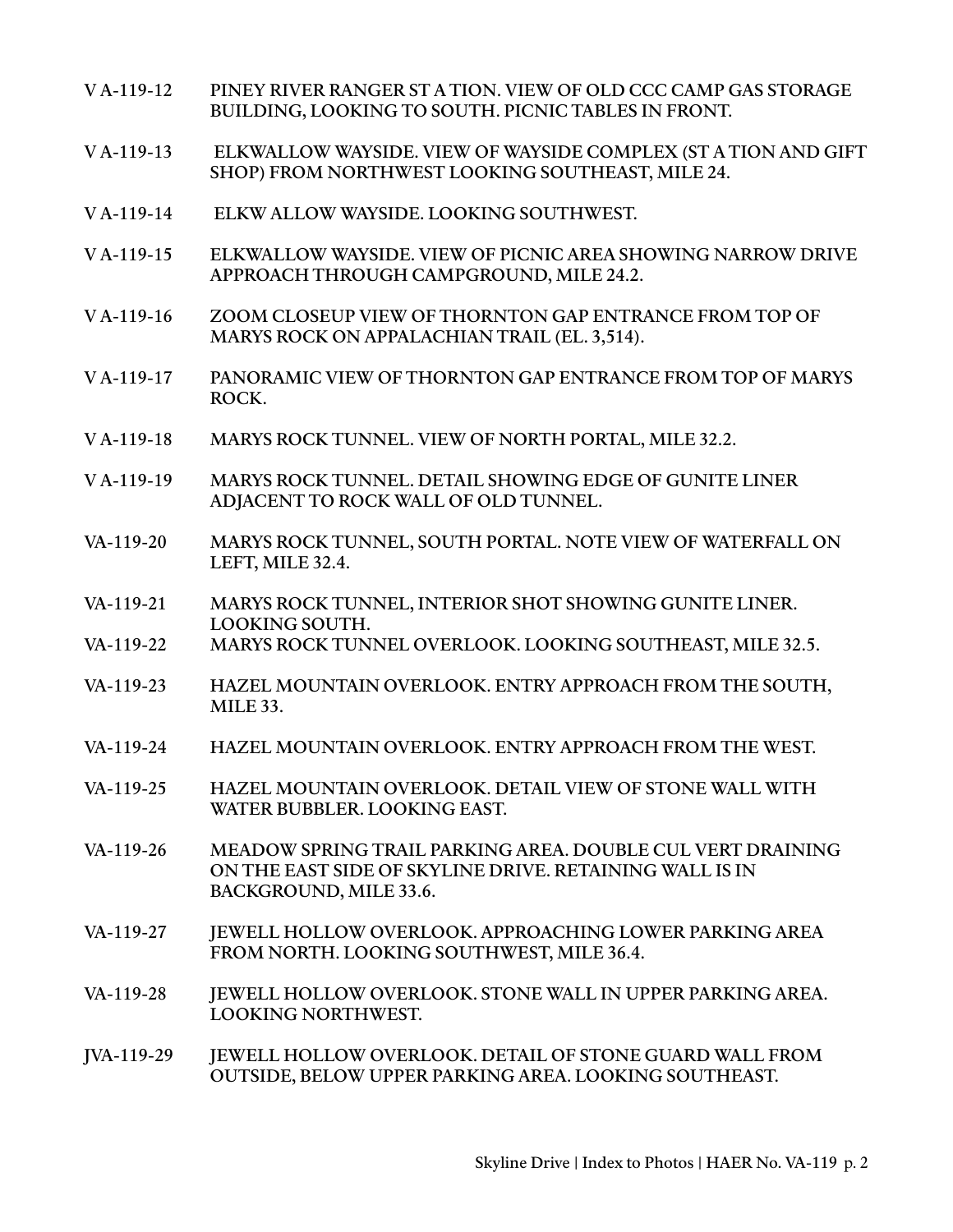- JVA-119-30 JEWELL HOLLOW OVERLOOK. VIEW OF STONE GUARD WALL FROM SOUTHERN END.
- JVA-119-31 STONY MAN OVERLOOK. VIEW OF SKYLINE DRIVE. FACING NORTH, MILE 38.6.
- JVA-119-32 PINNACLES PICNIC GROUNDS. VIEW OF PARKING AREA WITH TREE CUTOUTS, SHELTER (REAR RIGHT), AND COMFORT ST A TION (REAR LEFT), MILE 36.7.
- JVA-119-33 PINNACLES PICNIC GROUNDS. CLOSE-UP VIEW OF CCC SHELTER BUILDING. FROM SOUTHEAST, MILE 36.7.
- JVA-119-34 PINNACLES PICNIC GROUNDS. VIEW OF COMFORT STATION.
- JVA-119-35 PINNACLES PICNIC GROUNDS. VIEW OF EAST SIDE OF PARKING AREA WITH TREE CUTOUTS, PICNIC AREA IN BACKGROUND. LOOKING NORTH.
- JVA-119-36 STONY MAN OVERLOOK. VIEW OF PARKING AREA WITH GUARD WALL. LOOKING NORTH, MILE 38.6.
- JVA-119-37 STONY MAN OVERLOOK. HUGHES RIVER GAP CUTS THROUGH MIDDLE OF PARKING AREA (NOTE SIGN ON THE LEFT). LOOKING SOUTHWEST.
- JVA-119-38 STONY MAN OVERLOOK. COMFORT STATION. LOOKING NORTH.
- JVA-119-39 HEMLOCK SPRINGS OVERLOOK. VIEW OF WATER BUBBLER. LOOKING NORTHEAST, MILE 39.7.
- JVA-119-40 HEMLOCK SPRINGS OVERLOOK VICINITY. DETAIL VIEW OF WEEP HOLE IN SECTION OF OLD STONE GUARD WALL. FACING WEST, MILE 39.8.
- JVA-119-41 HEMLOCK SPRINGS OVERLOOK VICINITY. VIEW OF OLD AND NEW STONE GUARD WALL WITH LARGE WEEP HOLE OPENING. FACING WEST.
- JVA-119-42 HEMLOCK SPRINGS OVERLOOK VICINITY. DETAIL OF WEEP HOLE IN NEW STONE GUARD WALL. FACING WEST.
- JVA-119-43 HEMLOCK SPRINGS OVERLOOK VICINITY. VIEW OF CCC-ERA CATCH BASIN, WITH SPRING HOUSE UPHILL.
- JVA-119-44 HEMLOCK SPRINGS OVERLOOK VICINITY. VIEW OF LOCKED CONCRETE SPRING HOUSE ON WEST SIDE OF ROAD.
- JVA-119-45 HEMLOCK SPRINGS OVERLOOK VICINITY. DETAIL OF CCC-ERA RECTANGULAR DROP INLET.
- JVA-119-46 HEMLOCK SPRINGS OVERLOOK VICINITY. DETAIL OF NEW STONE GUARD WALL.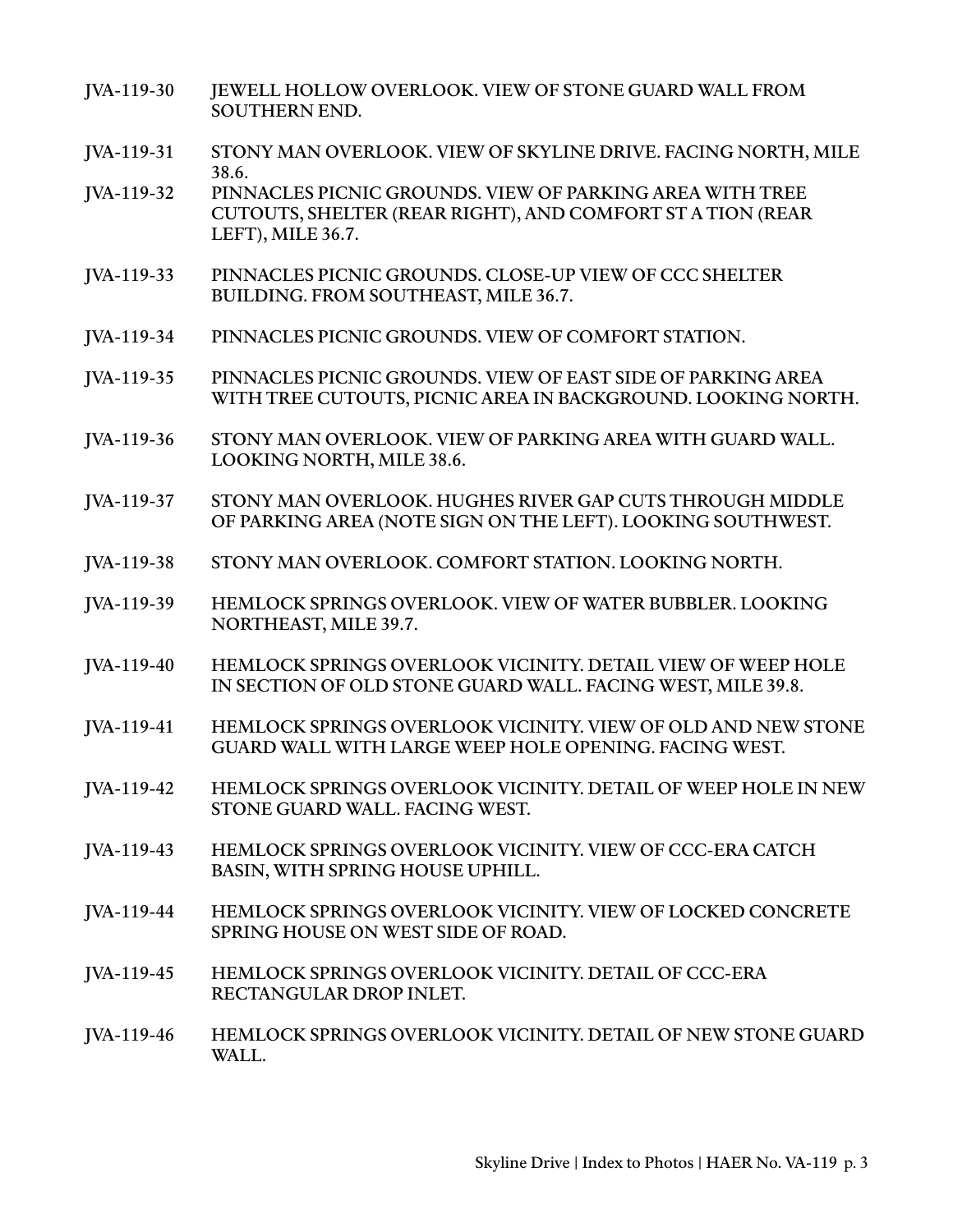| JVA-119-47 | <b>HEMLOCK SPRINGS OVERLOOK VICINITY. VIEW OF MODERN 5'</b><br>CONCRETE DROP INLET AND STONE WATERWAY.                                                   |
|------------|----------------------------------------------------------------------------------------------------------------------------------------------------------|
| JVA-119-48 | VIEW OF SKYLINE DRIVE FROM THE ROCKY PEAK OF STONY MAN<br>MOUNTAIN (EL. 4,011 '). LOOKING NORTHEAST. STONY MAN OVERLOOK<br>VISIBLE IN THE DISTANCE.      |
| JVA-119-49 | SKYLAND. PERSPECTIVE VIEW OF MASSANUTTEN LODGE. LOOKING EAST,<br><b>MILE 41.7.</b>                                                                       |
| JVA-119-50 | SKYLAND. PERSPECTIVE VIEW OF MASSANUTTEN LODGE, DOWNHILL<br>VIEW. LOOKING SOUTH.                                                                         |
| JVA-119-51 | SKYLAND. PERSPECTIVE VIEW OF MASSANUTTEN LODGE, UPHILL VIEW.<br><b>LOOKING EAST.</b>                                                                     |
| JVA-119-52 | SKYLAND. PERSPECTIVE VIEW OF BOULDER CABIN. LOOKING WEST.                                                                                                |
| JVA-119-53 | SKYLAND. PERSPECTIVE VIEW OF BYRDS NEST CABIN. LOOKING SOUTH.                                                                                            |
| JVA-119-54 | ENTRANCE TO SKYLAND AT SITE OF GROUND BREAKING. LOOKING<br>SOUTHEAST, MILE 41.7.                                                                         |
| JVA-119-55 | CRESCENT ROCK OVERLOOK. LOOKING NORTHWEST, MILE 44.4.                                                                                                    |
| JVA-119-56 | CRESCENT ROCK OVERLOOK. VIEW OF ENTRANCE TO UPPER PARKING<br><b>BAY. FACING SOUTH.</b>                                                                   |
| JVA-119-57 | VIEW OF CRESCENT ROCK OVERLOOK IN THE DISTANCE FROM THE<br>PEAK OF UPPER HA WKSBILL MOUNTAIN (EL. 4,050', HIGHEST POINT IN<br>SHENANDOAH NATIONAL PARK). |
| JVA-119-58 | FISHERS GAP OVERLOOK. SITE IS ADJACENT TO AN OLD EAST/WEST ROAD<br>CROSSING (GORDONSVILLE TURNPIKE), ALSO KNOWN AS RED GA TE<br>ROAD, MILE 49.3.         |
| JVA-119-59 | DARK HOLLOW FALLS TRAIL PARKING AREA VICINITY. VIEW OF AN<br>ABANDONED HAIRPIN CURVE FROM OLD ROADBED, MILE 50.7.                                        |
| JVA-119-60 | VIEW OF PRESENT ROAD ALIGNMENT APPROACHING BIG MEADOWS.<br>LOOKING SOUTHWEST, MILE 50.9.                                                                 |
| JVA-119-61 | BIG MEADOWS. VIEW OF HARRY F. BYRD VISITOR CENTER FROM SKYLINE<br>DRIVE. LOOKING WEST, MILE 51.2.                                                        |
| JVA-119-62 | VIEW OF BIG MEADOWS FROM BYRD VISITOR CENTER OBSERVATION<br>DECK. LOOKING SOUTHEAST.                                                                     |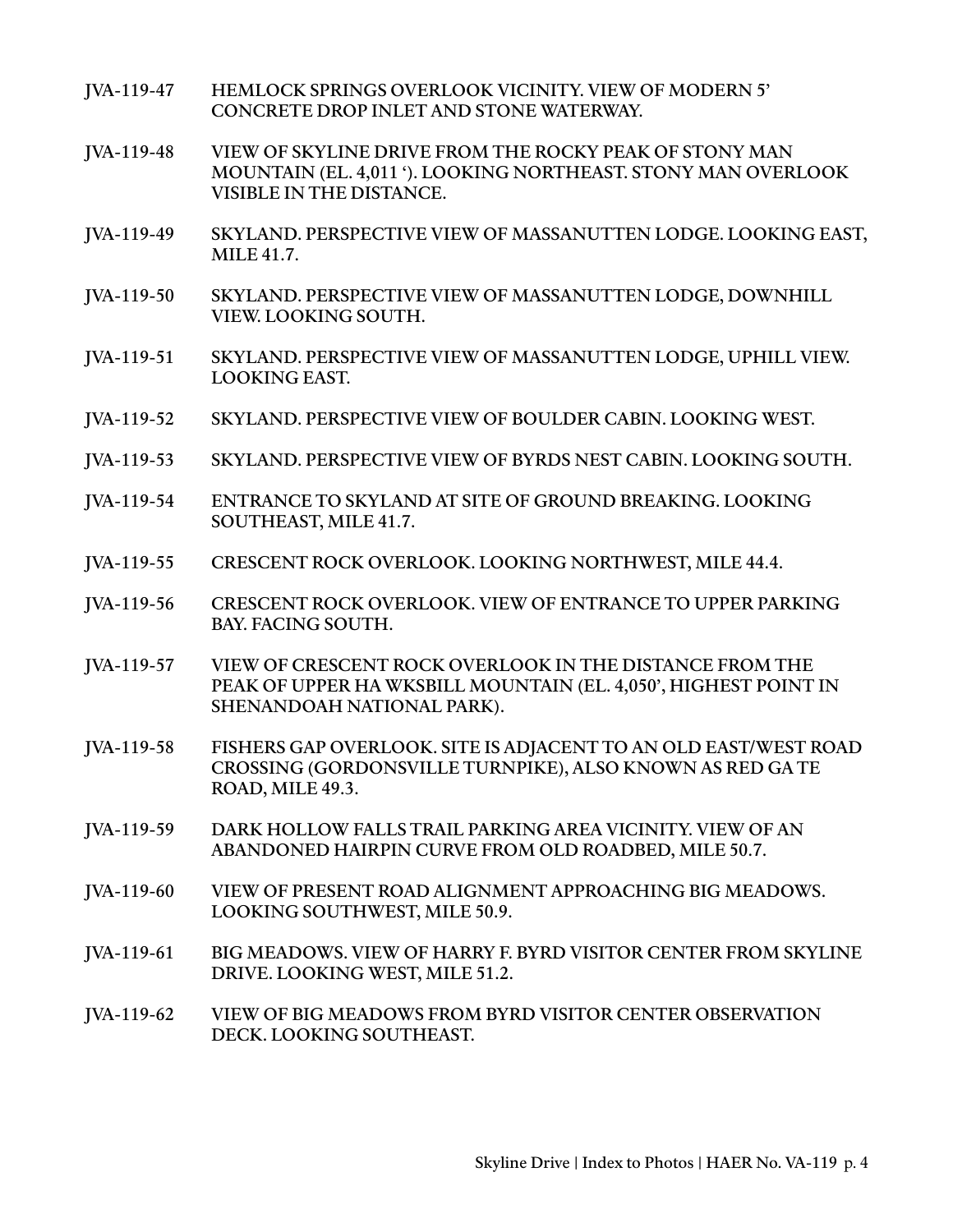- JVA-119-78 IVY CREEK OVERLOOK. APPALACHIAN TRAIL CROSSING LOCATED IN CORNER OF PARKING AREA. LOOKING SOUTH, MILE 77.5.
- JVA-119-79 ROCKY TOP OVERLOOK AREA. VIEW OF DRILL MARKINGS ON ROCK FACE ACROSS THE ROAD. LOOKING EAST, MILE 78.1.
- JVA-119-80 ROCKY TOP OVERLOOK. VIEW FROM APPROACHING ROAD. LOOKING NORTHEAST, MILE 78.1.
- JVA-119-81 SKYLINE DRIVE DETAILS: VIEW OF OLD STONE GUARD WALL IN FOREGROUND, NEW STONE GUARD WALL IN BACKGROUND. LOOKING NORTH, MILE 82.5.
- JVA-119-82 DOYLES RIVER OVERLOOK. VIEW OF PICNIC AREA IN ISLAND. LOOKING WEST, MILE 81.9.
- JVA-119-83 DOYLES RIVER OVERLOOK, STUMP AND GRASS IN FOREGROUND. LOFT MOUNTAIN AND LITTLE FLAT MOUNTAIN IN BACKGROUND. LOOKING NORTHEAST, MILE 81.9.
- JVA-119-84 HORSEHEAD OVERLOOK. LOOKING WEST, MILE 88.6.
- JVA-119-85 MOORMANS RIVER OVERLOOK. PANORAMIC VIEW SOUTHEAST WITH CHARLOTTESVILLE RESERVOIR IN CENTER, MILE 92.
- JVA-119-86 VIEW OF OLD SOUTHERN TERMINUS OF SKYLINE DRIVE AT JARMAN GAP. JARMAN GAP FIRE ROAD RIGHT OF WAY IN CENTER, SKYLINE DRIVE AT FAR LEFT. LOOKING SOUTHWEST, MILE 96.8.
- JVA-119-87 JARMAN GAP VICINITY. VIEW LOOKING SOUTH AT ORIGINAL TERMINUS OF ROAD. NOTE CHANGE IN SHOULDER WIDTH, MILE 96.8.
- JVA-119-88 CALF MOUNTAIN OVERLOOK VICINITY. VIEW OF SKYLINE DRIVE OVER CATTLE UNDERPASS. LOOKING EAST, MILE 99.1.
- JVA-119-89 VIEW OF STONE GUARD WALL AND ROAD CROSS SECTION ABOVE CATTLE UNDERPASS. LOOKING SOUTHEAST, MILE 99.1.
- JVA-119-90 VIEW OF BRIDAL UNDERPASS GUARD WALL. LOOKING WEST, MILE 104.6.
- JVA-119-91 VIEW OF STONE GUARD WALL ABOVE BRIDAL UNDERPASS, MILE 104.6.
- JVA-119-92 ROCKFISH (SOUTH) ENTRANCE STATION. LOOKING NORTH, MILE 105.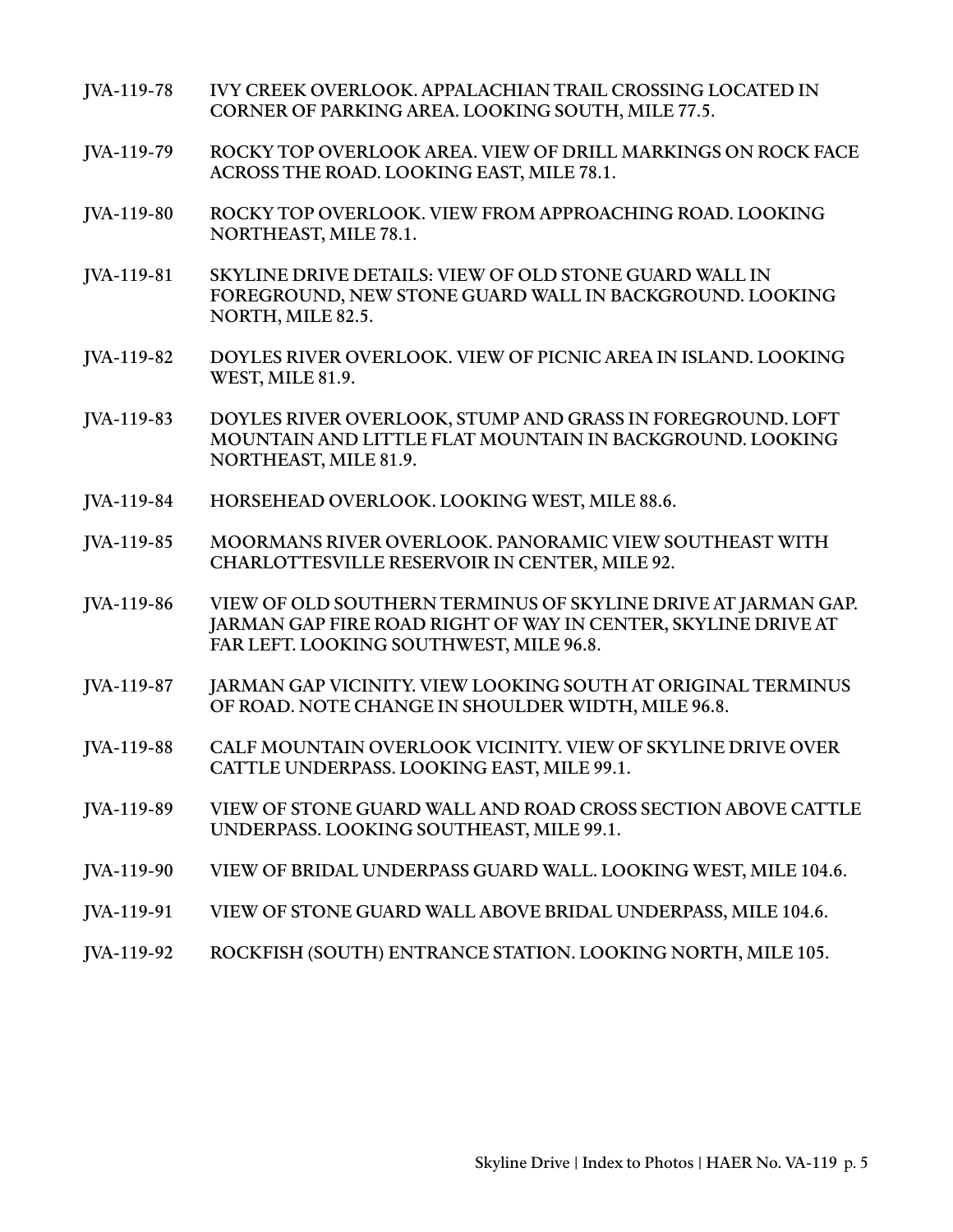## INDEX TO HISTORIC PHOTOGRAPHS

The following images are copies of original photographs found in the Archives of Shenandoah National Park Headquarters complex (SHEN) in Luray, Virginia. Specific notebook, negative number, photographer, and date (when known) are listed below.

| VA-119-93  | Skyline Drive Under Contract, File Photograph No. P 198b<br>Len M. Harris, Photographer, October 17, 1934<br>CLEARING AND GRUBBING ALONG SKYLINE DRIVE, VIEW NORTH FROM<br>ST A. 338/00-2-A.                                    |
|------------|---------------------------------------------------------------------------------------------------------------------------------------------------------------------------------------------------------------------------------|
| VA-119-94  | File Photograph No. P 40f<br>Len M. Harris, Photographer, October 6, 1933<br>LAYING CRIBBING ON SKYLINE DRIVE NEAR PANORAMA.                                                                                                    |
| VA-119-95  | File Photograph No. P35c<br>Smith, Photographer, August 29, 1933<br>MASONRY GUARDW ALL ON LOG CRIBBING-SKYLINE DRIVE.                                                                                                           |
| VA-119-96  | File Photograph No. P252b<br>Scudder Griffing, Photographer, March 30, 1935<br>HAND LAID ROCK EMBANKMENT AT MILE 1.5, NEAR FRONT ROY AL<br>ENTRANCE STATION, LOOKING NORTH, ST A. 65/00, 2-A.                                   |
| VA-119-97  | Catalog B, Higher Plants, 200 2 American Chestnut Tree, Negative No. 6032<br>(Photographer and date unknown)<br>THIS GHOST FOREST OF BLIGHTED CHESTNUTS ONCE STOOD<br>APPROXIMATELY AT THE LOCATION OF THE BYRD VISITOR CENTER. |
| VA-119-98  | Catalog H-History I, C.C.C., 19 Tree Planting, Negative No. P 474c<br>(Photographer and date unknown)<br><b>TRANSPLANTING TREE.</b>                                                                                             |
| VA-119-99  | Catalog H-History 1, C.C.C., 23 Guard Rail Construction, Negative No. P455e<br>(Photographer and date unknown)<br><b>GUARD RAIL INSTALLATION.</b>                                                                               |
| VA-119-100 | Catalog H-History 1, C.C.C., 34 Landscaping, Negative No. P 733c (Photographer<br>and date unknown)<br>SLOPE MAINTENANCE WORK BY CCC.                                                                                           |
| VA-119-101 | Catalog H-History 1, C.C.C., 34 Landscaping, Negative No. 1340 (Photographer and<br>date unknown)<br><b>BANK BLENDING WORK BY CCC.</b>                                                                                          |
| VA-119-102 | Catalog H-History 1, C.C.C., 34 Landscaping, Negative No. 6040a<br>(Photographer and date unknown)<br>BEAUTIFICATION PROGRAM STARTED AS SOON AS GRADING ALONG THE<br>DRIVE WAS COMPLETED. CCC CAMP 3 SHOWN PLANTING LAUREL.     |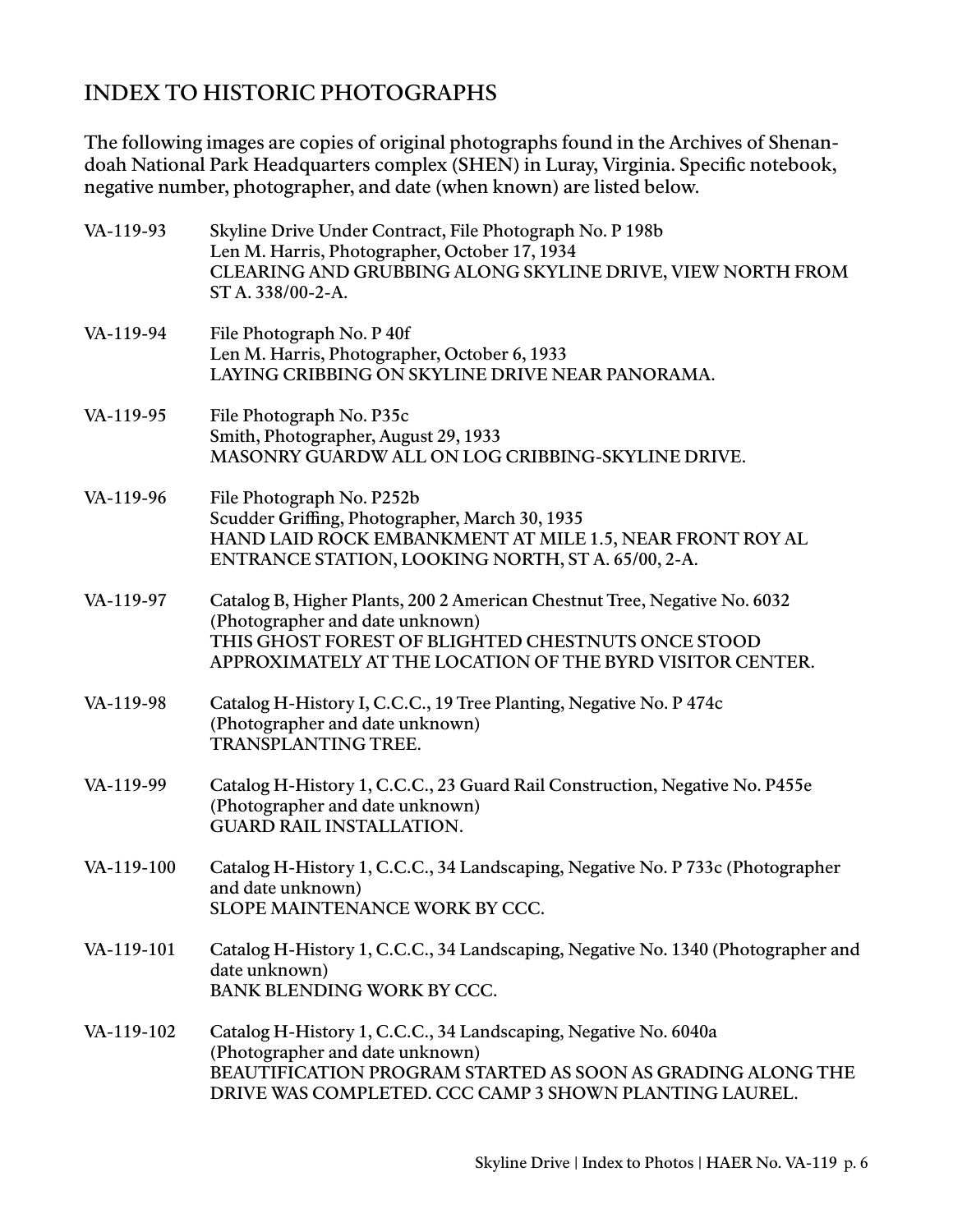| VA-119-103 | Catalog H-History 1, C.C.C., 58 Landscaping, Negative No. 870 10<br>ca. 1936                                                                                                                 |
|------------|----------------------------------------------------------------------------------------------------------------------------------------------------------------------------------------------|
|            | PROPAGATION AND PLANTING. ROOTED PLANTS TRANSPLANTED FROM<br>HOT BEDS TO CANS TO SHADED BEDS IN PREPARATION FOR PLANTING<br>ON ROAD SLOPES. NURSERY AT NORTH ENTRANCE.                       |
| VA-119-104 | Catalog H-History 1, C.C.C., 73 Picnic Furniture Construction, Negative No. 882<br>ca. 1936                                                                                                  |
|            | WOOD UTILIZATION. COMPLETED RUSTIC BENCH MADE BY CCC<br><b>ENROLLEES AT CAMP NP-3 FOR USE AT PARKING OVERLOOKS AND PICNIC</b><br>GROUNDS. NOTE SAW IN BACKGROUND USED FOR HAL YING CHESTNUT. |
| VA-119-105 | Catalog O-Park Structure/Construction & Maintenance, 23 Marys Rock Tunnel,<br>Negative No. 6306<br>ca. late 1930s                                                                            |
|            | MARYS ROCK TUNNEL, SOUTH PORTAL.                                                                                                                                                             |
| VA-119-106 | Catalog O-Park Structure/Construction & Maintenance, 23 Marys Rock Tunnel,<br>Negative No. 638 17                                                                                            |
|            | E. Ray Schaffner, Photographer, December 5, 1957 ICICLES IN TUNNEL.                                                                                                                          |
| VA-119-107 | Catalog O-Park Structure/Construction & Maintenance.<br>George Knox, Photographer UNSEALED TUNNEL IN WINTER.                                                                                 |
| VA-119-108 | Catalog O-Park Structure/Construction & Maintenance, 26 Roads, Negative<br>Number P 138b                                                                                                     |
|            | (Photographer and date unknown)<br>PARAPET UNDER CONSTRUCTION AT CRESCENT ROCK OVERLOOK.                                                                                                     |
| VA-119-109 | Catalog O-Park Structure/Construction & Maintenance, 95 Panorama,<br>Number P 664b<br>ca. 1930s                                                                                              |
|            | OLD THORNTON GAP ENTRANCE.                                                                                                                                                                   |
| VA-119-110 | Catalog O-Park Structure/Construction & Maintenance, 295 Quarry<br>(Photographer and date unknown)<br>QUARRY AT BIG RUN ROCK.                                                                |
| VA-119-111 | Set-i-15, photographs in archival envelopes<br>(Photographer and date unknown)<br>MARYS ROCK TUNNEL (INTERIOR CONSTRUCTION).                                                                 |
| VA-119-112 | Set-ii-28, photographs in archival envelopes<br>(Photographer and date unknown)<br>MARYS ROCK TUNNEL, BEFORE CONSTRUCTION                                                                    |
| VA-119-113 | Aerial photograph<br>ca. 1936                                                                                                                                                                |
|            | CCC CAMP AT BIG MEADOW.                                                                                                                                                                      |